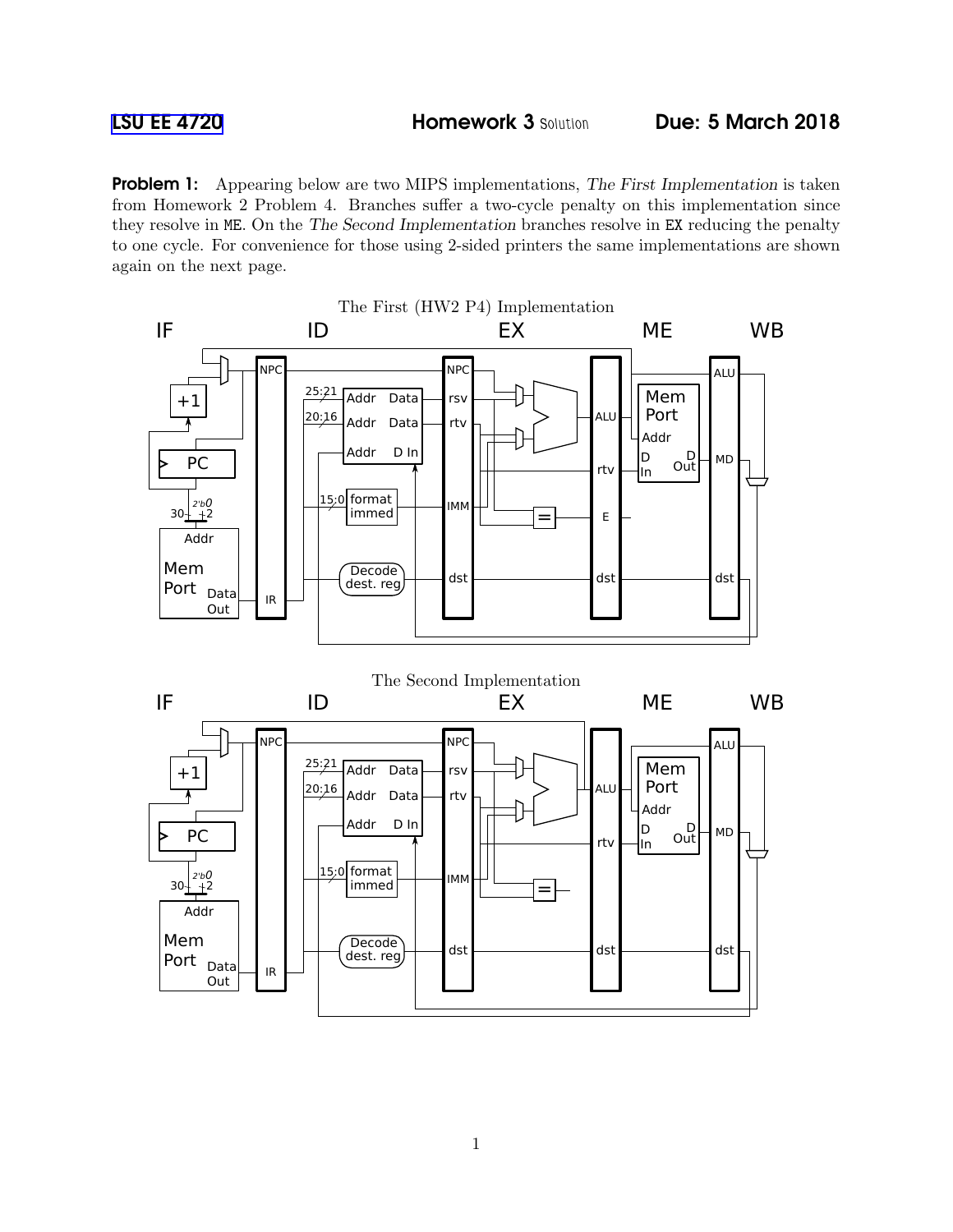

The code fragment below and its execution on The First Implementation is taken from the solution to Homework 2 Problem 4. Notice that the branch suffers a two-cycle branch penalty.

CLOOP: # Cycle 0 1 2 3 4 5 6 7 8 9 10 11 12 13 14 15 The 1st Implementation lbu \$t0, 0(\$t4) IF ID EX ME WB sb  $$t0, 0 ($a1)$  IF ID ----> EX ME WB addi  $t_4$ ,  $t_4$ , 1 IF ----> ID EX ME WB bne \$t4, \$t5, CLOOP IF ID ----> EX ME WB addi \$a1, \$a1, 1 IF ----> ID EX ME WB X1 IF IDx  $X2$  IFx CLOOP: # Cycle 0 1 2 3 4 5 6 7 8 9 10 11 12 13 14 15 16 17 18 19 20 21 22 23  $1bu$  \$t0,  $0$  (\$t4) IF ID EX ME WB  $\mathbb{S}^{\mathsf{b}}$   $\mathsf{t}$   $\mathsf{t}$ ,  $\mathsf{0}$   $\mathsf{t}$   $\mathsf{t}$   $\mathsf{t}$   $\mathsf{t}$   $\mathsf{t}$   $\mathsf{t}$   $\mathsf{t}$   $\mathsf{t}$   $\mathsf{t}$   $\mathsf{t}$   $\mathsf{t}$   $\mathsf{t}$   $\mathsf{t}$   $\mathsf{t}$   $\mathsf{t}$   $\mathsf{t}$   $\mathsf{t}$   $\mathsf{t}$   $\mathsf{t}$   $\mathsf{t$ addi  $$t4$ ,  $$t4$ , 1  $\qquad \qquad \text{IF} \text{---} > \text{ID EX ME WB}$ bne  $t_4$ ,  $t_5$ , CLOOP IF ID ----> EX ME WB addi \$a1, \$a1, 1 IF  $--->$  ID EX ME WB X1 September 2014 and the separate service of the service of the service of the service of the service of the service of the service of the service of the service of the service of the service of the service of the service X2 IFx CLOOP: # Cycle 0 1 2 3 4 5 6 7 8 9 10 11 12 13 14 15 16 17 18 19 20 21 22 23  $1$ bu  $$t0$ ,  $0 ($t_4$)$  IF ID CLOOP: # Cycle 0 1 2 3 4 5 6 7 8 9 10 11 12 13 14 15 The 2nd Implementation lbu \$t0, 0(\$t4) IF ID EX ME WB sb  $$t0, 0 ($a1)$  IF ID ----> EX ME WB addi  $t_4$ ,  $t_4$ , 1 IF ----> ID EX ME WB bne \$t4, \$t5, CLOOP IF ID ----> EX ME WB addi \$a1, \$a1, 1 IF ----> ID EX ME WB  $X1$  IFx X2 CLOOP: # Cycle 0 1 2 3 4 5 6 7 8 9 10 11 12 13 14 15 16 17 18 19 20 21 22 23  $1bu$  \$t0,  $0$ (\$t4) IF ID EX ME WB sb  $$t0, 0 ($a1)$  IF ID ----> EX ME WB addi \$t4, \$t4, 1 IF ----> ID EX ME WB bne  $t_4$ ,  $t_5$ , CLOOP IF ID ----> EX ME WB addi \$a1, \$a1, 1 IF ---> ID EX ME WB  $X1$  IFx  $X<sub>2</sub>$ CLOOP: # Cycle 0 1 2 3 4 5 6 7 8 9 10 11 12 13 14 15 16 17 18 19 20 21 22 23  $1$ bu \$t0, 0(\$t4) IF ID EX ME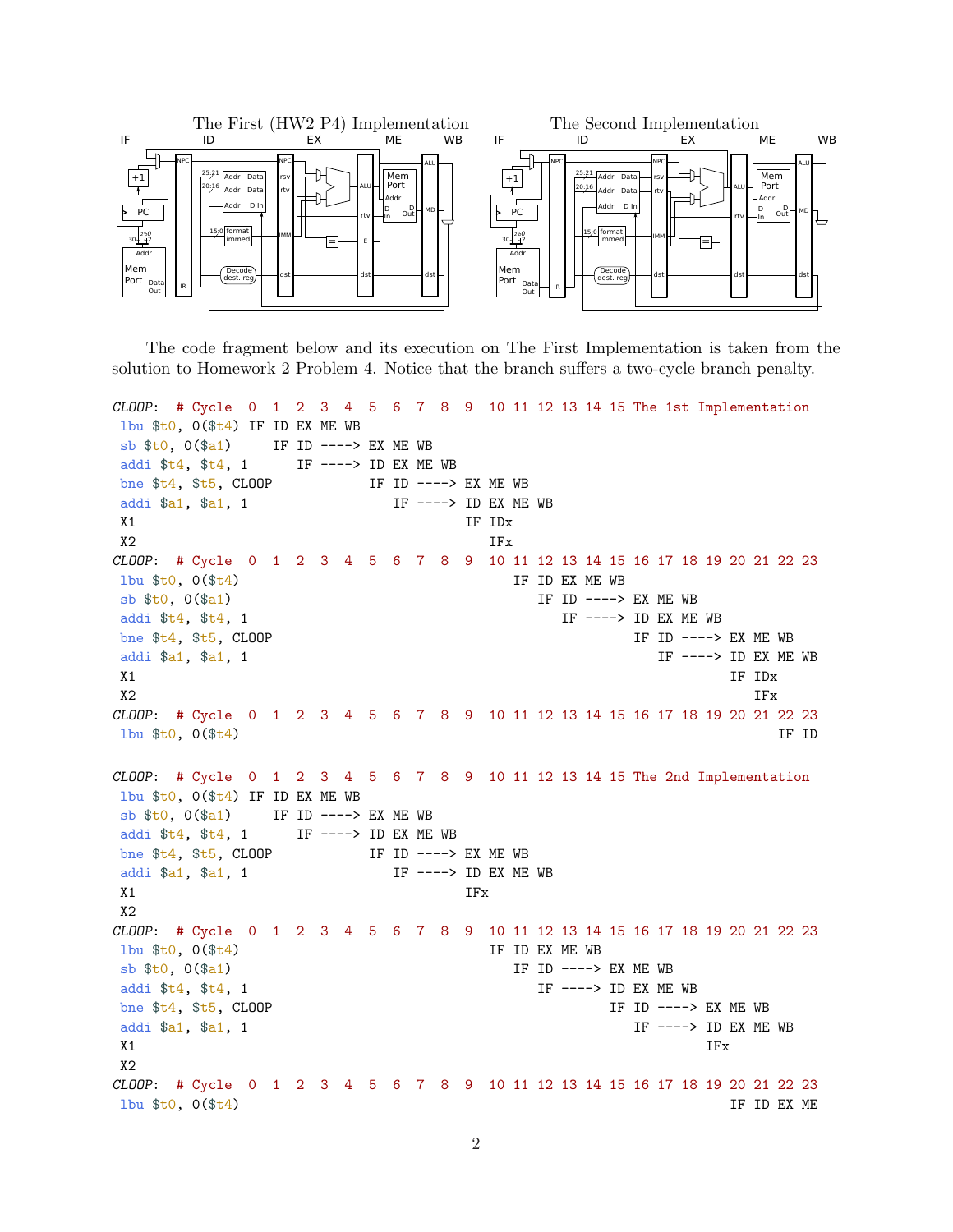(a) On The Second Implementation the branch penalty would only be one cycle. But, as we discussed in class, moving branch resolution from ME to EX might impact the critical path. Let  $\phi_1$  = 1 GHz denote the clock frequency on The First Implementation and call the clock frequency on The Second Implementation  $\phi_2$ . For what value of  $\phi_2$  would the performance of the two implementations be the same when executing the code above for a large number of iterations?

Show your work.

Short answer:  $\phi_2 = \phi_1 \frac{10}{11} = 909.09 \text{ MHz}.$ 

Explanation: One loop iteration on The First Implementation takes 11 clock cycles. (The duration of loop iteration  $x$  can be found by subtracting the fetch time of the first instruction of iteration  $x$  from the fetch time of the first instruction of iteration  $x + 1$ . In the loop above iteration 0 takes  $11 - 0 = 11$  cyc and iteration 1 takes  $22 - 11 = 11$  cyc. There's no guarantee that iteration 0 and 1 will take the same amount of time. However we can expect iteration 2 to take as much time as iteration 1 because the state of the pipeline is identical at cycles 11 and 22: 1bu in IF, addi in ME, and bne in WB.) By similar reasoning one loop iteration on The Second Implementation takes 10 cycles. Dividing cycles by clock frequency gives time, so 11 cycles on The First Implementation takes  $\frac{11}{\phi_1}=11\,\rm ns$ . To find the clock frequency for The Second Implementation at which the two perform equally solve  $\frac{11}{\phi_1}=\frac{10}{\phi_2}$  $\frac{10}{\phi_2}$  for  $\phi_2$ ,  $\phi_2 = \phi_1 \frac{10}{11} = 909.09 \text{ MHz}.$ 

 $Grading\ Note:$  A common mistake was to assume that in The Second Implementation the  ${\tt sb}$  and  ${\tt bne}$  suffer only 1-cycle stalls rather than the 2-cycles that they suffer in The First Implementation. That's not a good mistake to make because the only change between the two implementations is where the branch resolves. The two-cycle stall starting in cycle 3 is due to the sb waiting for the value produced by the 1bu, the stall starting in cycle 7 is due to the bne waiting for the value of t4 written by addi. The change does not effect either stall.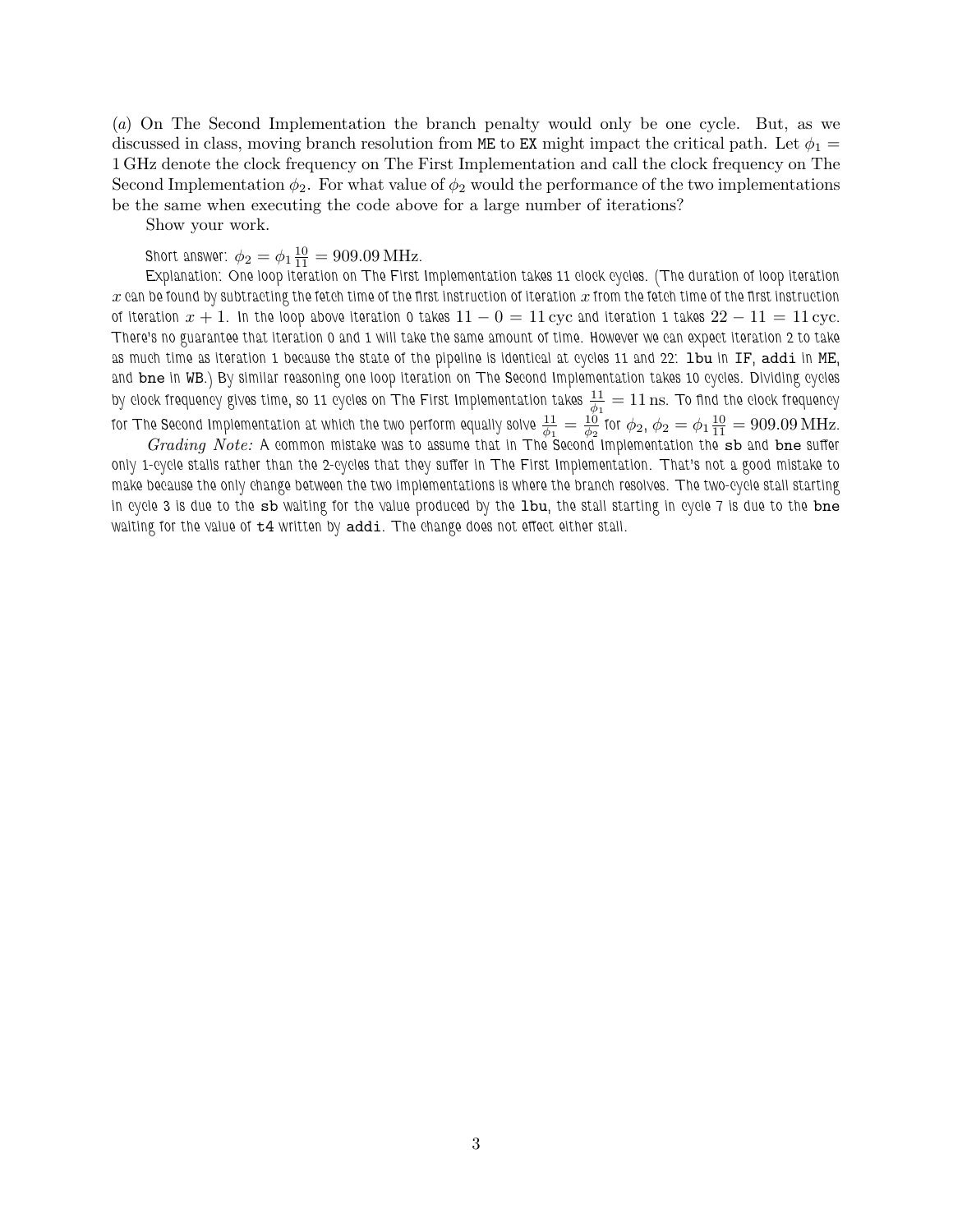**Problem 2:** The code below is taken from the solution to Homework 2 Problem 1. Sharp students might remember that the loop can be entered at four places: the COPY\_LOOPd4 label (which is the normal way to enter such a loop), the second 1b, the third 1b, or the fourth 1b. For this problem assume that the loop can only be entered at the COPY\_LOOPd4 label.



(a) Schedule the code (rearrange the instructions) so that it executes without a stall on the implementation shown above.

The solution appears below. The sb instructions have been moved away from the 1b instructions, avoiding 1b/sb stalls. The increment of t4 has been moved up, avoiding the need for the branch to stall. Note that the destination register of all but the first lb and the source of all but the first sb had to be changed to avoid the second lb clobbering the value loaded by the first lb, etc.

Grading Note: One common mistake was to leave the 1b and sb registers unchanged.

```
COPY_LOOPd4: SOLUTION
   lb $t0, 0($t4) IF ID EX ME WB
   1b t_1, 1(\frac{t_1}{2}) IF ID EX ME WB
   1b t_2, 2(\text{ft4}) IF ID EX ME WB
   lb $t9, 3($t4)
   addi $t4, $t4, 4
   sb $t0, 0($a1)
   sb $t1, 1($a1)
   sb $t2, 2($a1)
   sb $t9, 3($a1)
   bne $t4, $t5, COPY_LOOPd4
   addi $a1, $a1, 4
```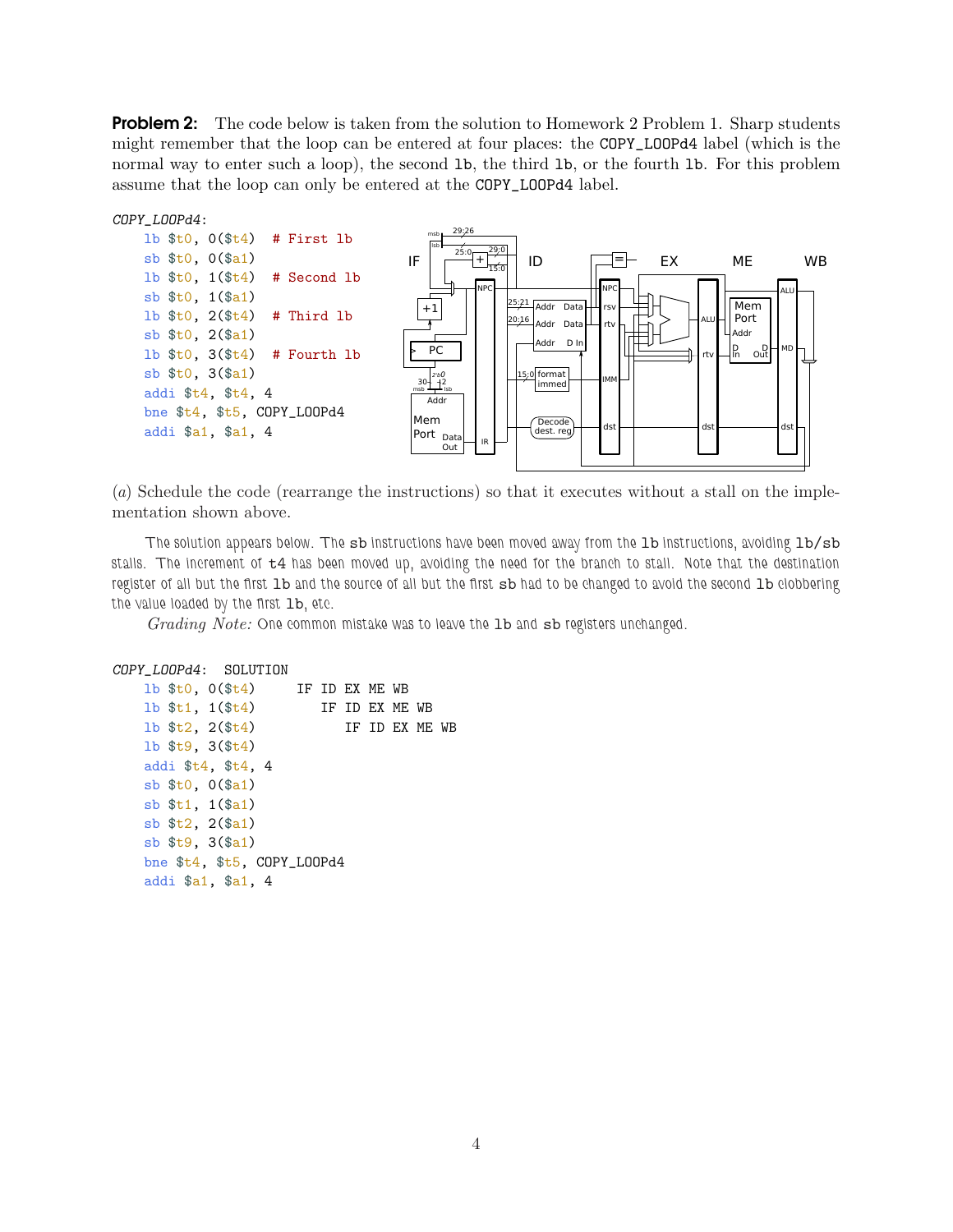**Problem 3:** Perhaps some students have already wondered why, if the goal were to reduce dynamic instruction count, the previous occurrence loop (the subject of the first two problems and of Homework 2) wasn't written using lw and sw instructions since they handle four times as much data. Such a loop appears below. Alas, the loop won't work for every situation, for one reason due to MIPS' alignment restrictions.

Let  $a_p$  denote the address of the previous text occurrence (the value is in  $\tau$ 4), let  $a_o$  denote the address of the next character to write into the output buffer (the value is in  $a_1$ ), and let L denote the length of the previous occurrence to copy. (Register  $t5$  is  $a_p + L$ .)

## COPY\_LOOP44:

```
lw $t0, 0($t4)
sw $t0, 0($a1)
addi $t4, $t4, 4
bne $t4, $t5, COPY_LOOP44
addi $a1, $a1, 4
j LOOP
nop
```
(a) In terms of  $a_p$ ,  $a_o$ , and L, specify the conditions under which the loop above will run correctly. Also show that the loop would work for about only 1 out of 64 copies assuming that the values of  $a_p$ ,  $a_o$ , and L, are uniformly distributed over some large range. For this part don't assume any special code added before or after.

The loop will only run correctly if  $a_p$ ,  $a_o$ , and  $L$  are all multiples of 4 and if  $L \geq 4$ . That is  $a_p \mod 4 = 0$ ,  $a_o \mod 4 = 0$ ,  $L \mod 4 = 0$ , and  $L \geq 4$ .

Suppose that previous occurrence lengths are uniformly distributed over range  $[1, 4M]$ , for some integer  $M$ . Because they are uniformly distributed the probability of each value in the range is  $P(L=x)=\frac{1}{4M}$  for  $1\leq x\leq 4M$ . Since  $L \bmod 4 = 0$  for  $M$  values in the range, those values occur  $\frac{1}{4}$  of the time. The same argument can be made for the address of the previous occurrence and the current buffer location. If each is a multiple of four  $\frac{1}{4}$  of the time and assuming their values are independent, all of them are multiples of four  $(\frac{1}{4}$  $\left(\frac{1}{4}\right)^3 = \frac{1}{64}$  of the time.

(b) Suppose one added prologue code before the loop to copy the first few characters and epilogue code after the loop to copy the last few characters, with the goal of being able to use the loop for more than  $\frac{1}{64}$ th (or  $\frac{100}{64}$ %) of copies.

In terms of  $a_p$ ,  $a_o$ , and L, specify the conditions under which the loop will run correctly and show that the fraction of copies that the loop can handle is about  $\frac{1}{4}$ .

Also show the number of characters that should be copied by the prologue code and the number of characters that should be copied by the epilogue code.

If the only requirement were that  $L$  be a multiple of 4, then prologue code could copy the first  $L \bmod 4$  characters and the loop would handle the remaining  $L^\prime=L-L\,{\rm mod}\,4$  characters. But  ${\tt t4}$  and  $\overline{{\tt a1}}$  must both also be a multiple of 4 when the COPY LOOP44 loop is entered. Both!

Suppose  $(a_p\,\mathrm{mod}\,4)=(a_o\,\mathrm{mod}\,4)$  and let  $m=(a_o\,\mathrm{mod}\,4)$  and  $b=\left\{\begin{matrix} 0,& \text{if}\,\,m=0; \ 4-m,& \text{otherwise.} \end{matrix}\right.$  If the prologue loop executes b iterations (and advances  $t4$  and  $a1$ ) then when the COPY LOOP44 is entered both  $t4$  and  $a1$  will be multiples of 4. Execute  $L^{\prime}=\lfloor (L-b)/4\rfloor$  iterations in <code>COPY\_LOOP44</code> and then execute  $L-4L^{\prime}-b$  iterations in the epilogue code.

If  $a_p \mod 4 \neq a_o \mod 4$  then COPY LOOP44 cannot work.

Suppose  $a_p$ ,  $a_0$ , and  $L$  are uniformly distributed and independent, as considered in the second part. Then  $a_p\,{\rm mod}\,4=a_o\,{\rm mod}\,4$  occurs  $\frac14$  of the times because there are 4 possible values of  $a_p\,{\rm mod}\,4$  and 4 values for  $a_o\,{\rm mod}\,4,$ for a total of 16 pairs. Each pair is equally likely with probability  $\frac{1}{16}$ . For four of those pairs  $a_p\,\mathrm{mod}\,4=a_o\,\mathrm{mod}\,4,$